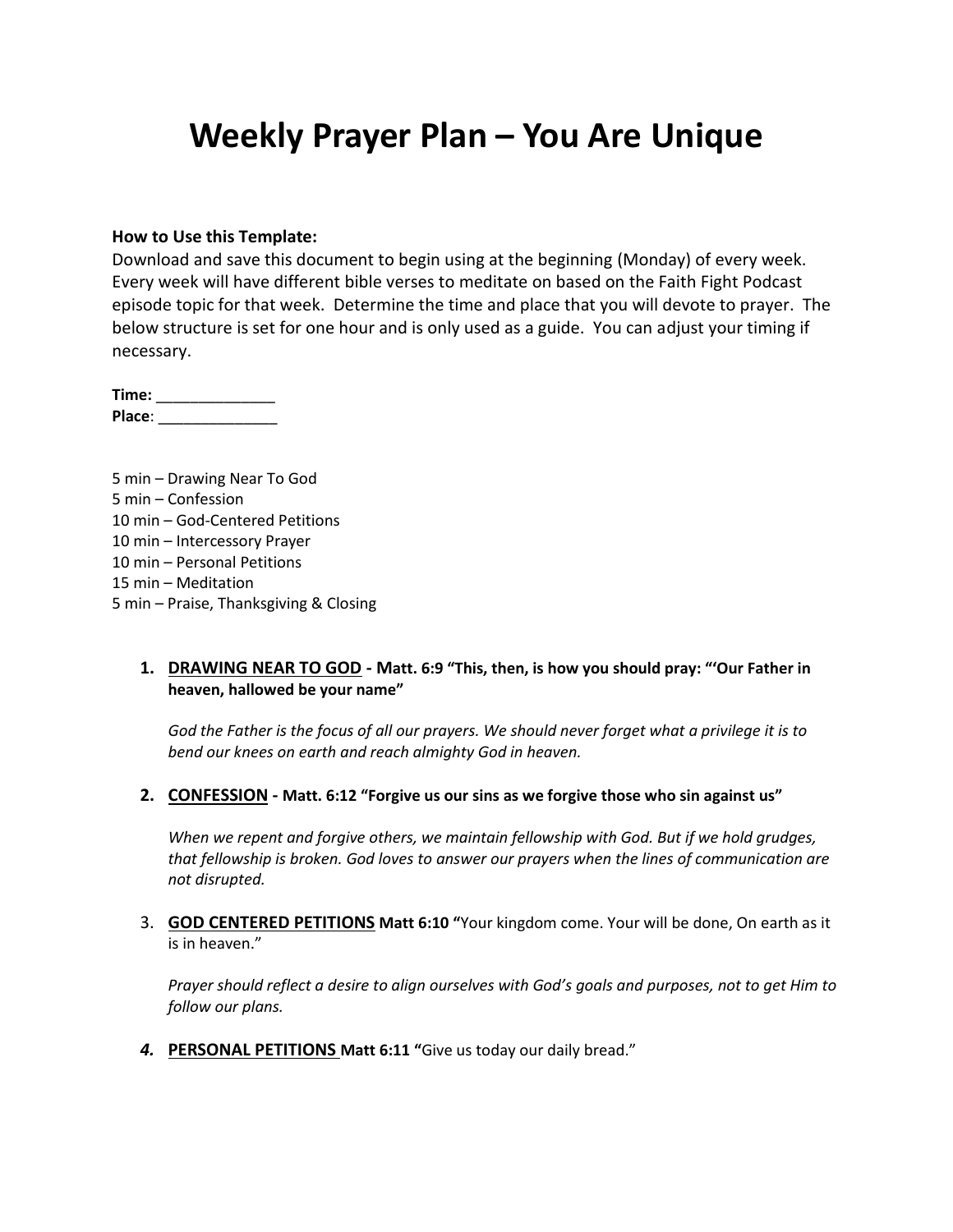*We are dependent upon the Lord for our needs and He wants us to come to Him with our requests.*

5. **MEDITATION Joshua 1:8** "Keep this Book of the Law always on your lips; meditate on it day and night, so that you may be careful to do everything written in it. Then you will be prosperous and successful."

*Meditation is thinking about the word of God to understand what it means in the context of the scripture and how it can apply to your life today. The Word of God is powerful enough to still be relevant in your life today even though it was written thousands of years ago.*

### **Read through the scripture passages for today as listed below:**

Meditational Verses Monday: Psalm 139:1-24 Tuesday: 1 Peter 4:1-11 Wednesday: Jeremiah 1:4-19 Thursday: Ephesians 2:1-10 Friday: Matthew 10:1-42 Saturday: 1 Corinthians 12:1-31 Sunday: Romans 12:1-18

**Once you have read the scripture for today, write down your answer to the questions below or any other insight/revelation that you receive in your prayer journal.** 

- 1. Is there a promise to claim?
- 2. Is there a lesson to learn?
- 3. Is there a blessing to enjoy?
- 4. Is there a command to obey?
- 5. Is there a sin to avoid?
- 6. Is there a new thought to carry with me?
- **6. PRAISE & THANKSGIVING 1 John 5:14-15** "This is the confidence we have in approaching God: that if we ask anything according to his will, he hears us. And if we know that he hears us whatever we ask—we know that we have what we asked of him."

We can end our prayer time with confidence that God has heard our prayer and will *answer in His perfect timing. Demonstrate your faith in Him by showing thanks before you see the answer to your prayers.*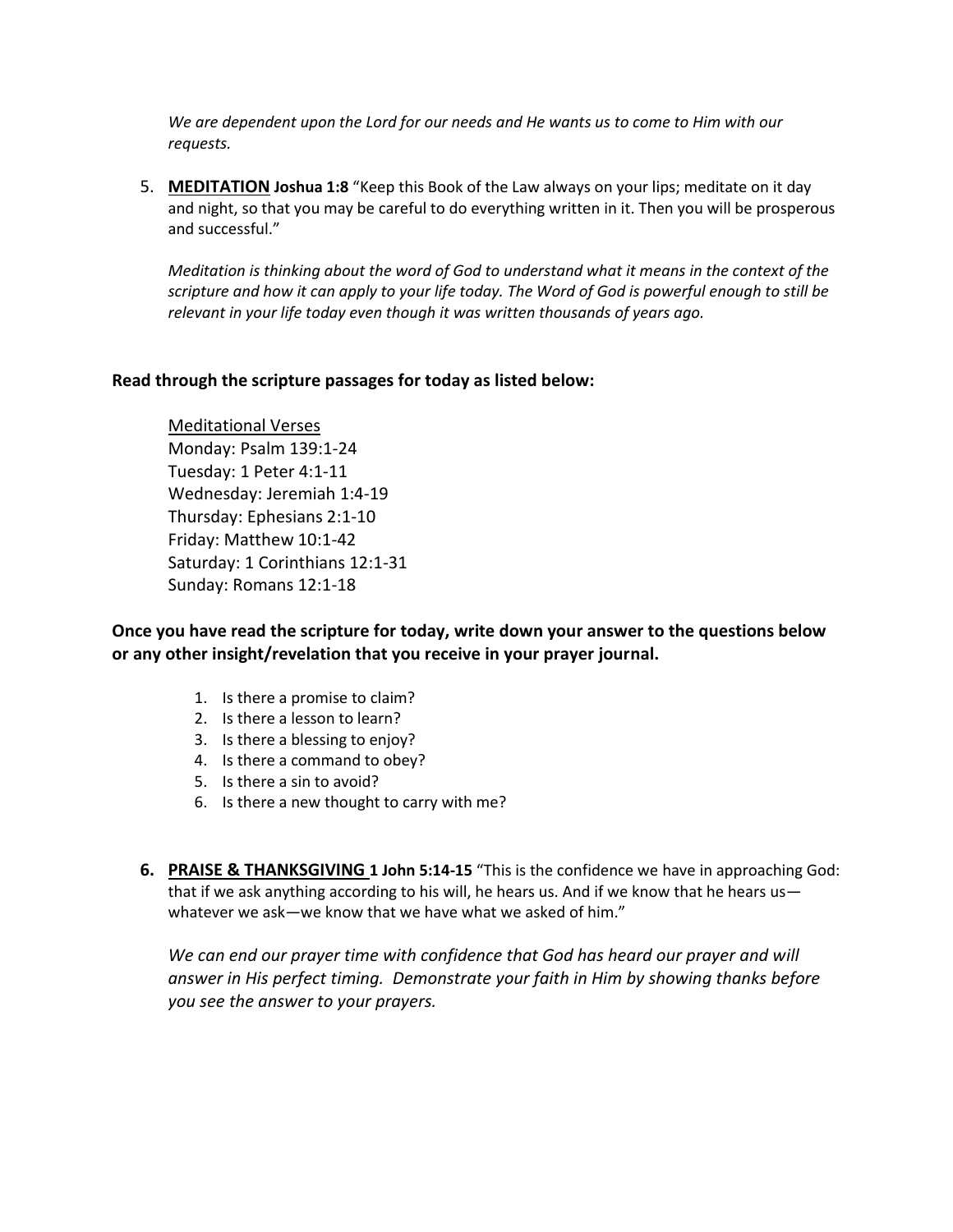# **Bible Verses & Notes - You Are Unique**

God broke the mold when he made each of us. We are one of one and there is nobody that can take our place. Similarly, we have a specific role to play in this world and we shouldn't want to be like anyone else either. We are unique and god made us to fill his Kingdom mandate in this world. We need to play our part. All of our Spiritual gifts, heart, abilities, personality and experiences make us who we are and that exactly how God wants to work through us.

## *I praise you, for I am fearfully and wonderfully made. Wonderful are your works; my soul knows it very well. - Psalm 139:14*

We have to remember praise God for who he created us to be. One reason we may not appreciate all that makes us who we are is because we are not in line with Gods purpose for us. He created us for his specific purposes and it's only when we walk out those plans that we utilize our gifts, talents, abilities, and experiences.

## *"Before I formed you in the womb I knew you, and before you were born I consecrated you; I appointed you a prophet to the nations." Jeremiah 1:5*

God knew us before we were conceived. And this is not to say that God knew our name. No. This is to say that God knew everything about us. Who we would become, what experience in life we would have and what drives us emotionally. God knew every situation you would find yourself in and every outcome. And he still chose you to be in relationship with him and to make a difference in this world that *ONLY* you can make.

## *For we are his workmanship, created in Christ Jesus for good works, which God prepared beforehand, that we should walk in them. - Ephesians 2:10*

Each one of us was made uniquely to fit into Gods plan for humanity. Each of us have a specific role to play in that plan that God had prepared for us before we were born. This is how important YOU are to what God is doing in the earth.

### *But even the hairs of your head are all numbered. - Matthew 10:30 ESV*

Do you know how much time or effort it would take to count the number of hair on your head? I don't even know if there is a computer that has been created that can do this accurately. What this saying is that God knows exactly how much hairs are on your head. And he knows every single specific detail about you.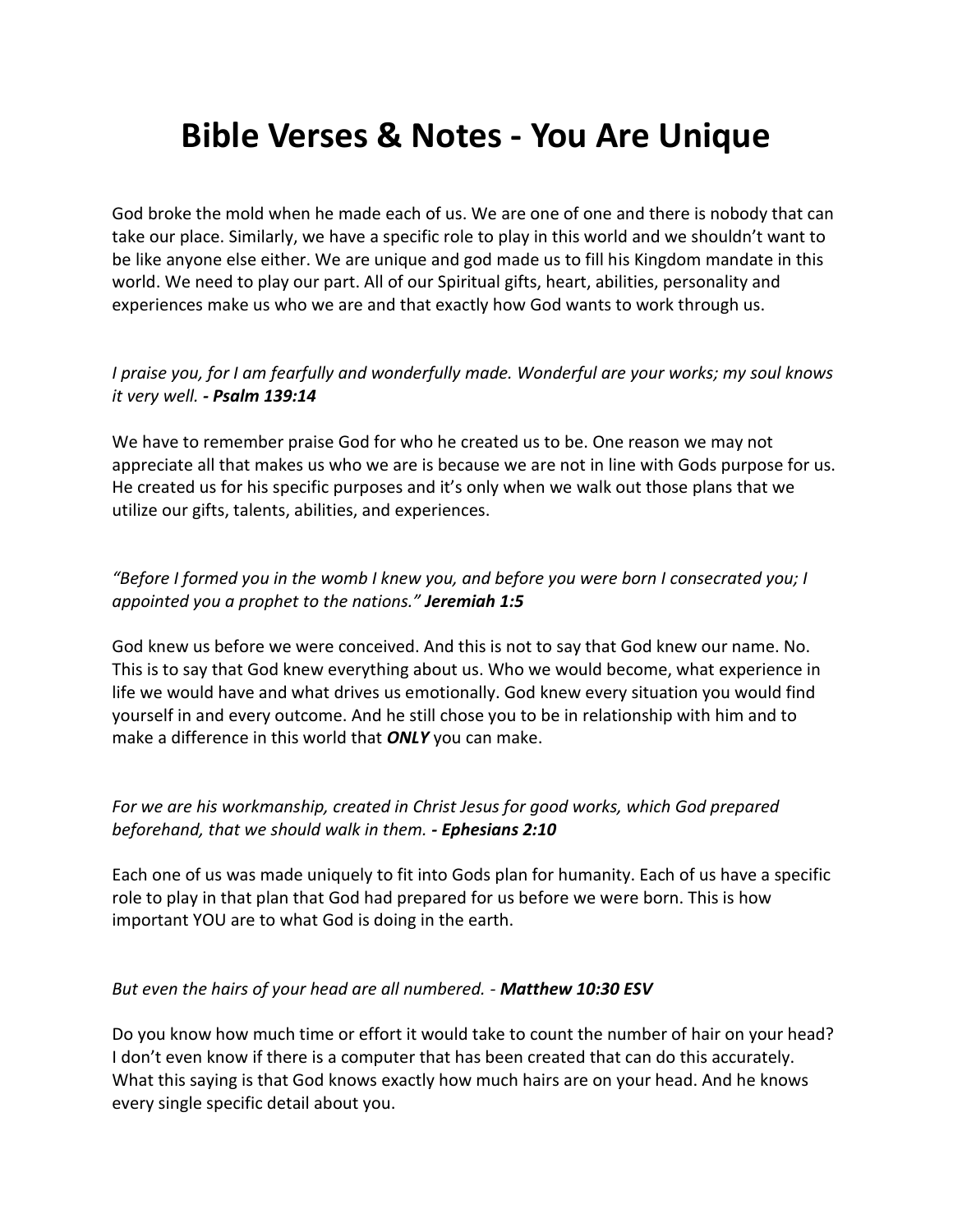## *But now, O Lord, you are our Father; we are the clay, and you are our potter; we are all the work of your hand. - Isaiah 64:8*

We are the works of Gods hands. Just as it's impossible for a potter to make 100% identical pots of clay, no two people are alike. Even if a potter tries to make identical pots, there will be slight difference between them. There is no person that has ever had the same finger print or heart beat as anyone else in m the world. That how unique you are.

*Even so the body is not made up of one part but of many. Now if the foot should say, "Because I am not a hand, I do not belong to the body," it would not for that reason stop being part of the body. And if the ear should say, "Because I am not an eye, I do not belong to the body," it would not for that reason stop being part of the body. If the whole body were an eye, where would the sense of hearing be? If the whole body were an ear, where would the sense of smell be? But in fact God has placed the parts in the body, every one of them, just as he wanted them to be. - 1 Corinthians 12:14-18 NIV*

Using the Body Paul emphasize the importance of each church members. If a part that seems insignificant is taken away then the whole body will be less effective. Also, be careful that you think that your gift is better than someone else's because that's a sign of spiritual pride.

*For as in one body we have many members, and the members do not all have the same function, so we, though many, are one body in Christ, and individually members one of another. - Romans 12:4-5*

Paul again uses the concept of a human body to teach how Christians should work together. Just as the body works under the direction of the brain, Christians should work together under the authority of Jesus.

*But the Lord said to Samuel, "Do not look on his appearance or on the height of his stature, because I have rejected him. For the Lord sees not as man sees: man looks on the outward appearance, but the Lord looks on the heart." - 1 Samuel 16:7*

Samuel may have been looking for someone like Saul to be the next king but God warned him against judging by appearance alone. Appearance doesn't reveal what people are really like or what their true value is. Each person is made up of a unique set of skills abilities and experiences that qualify them for Gods purposes.